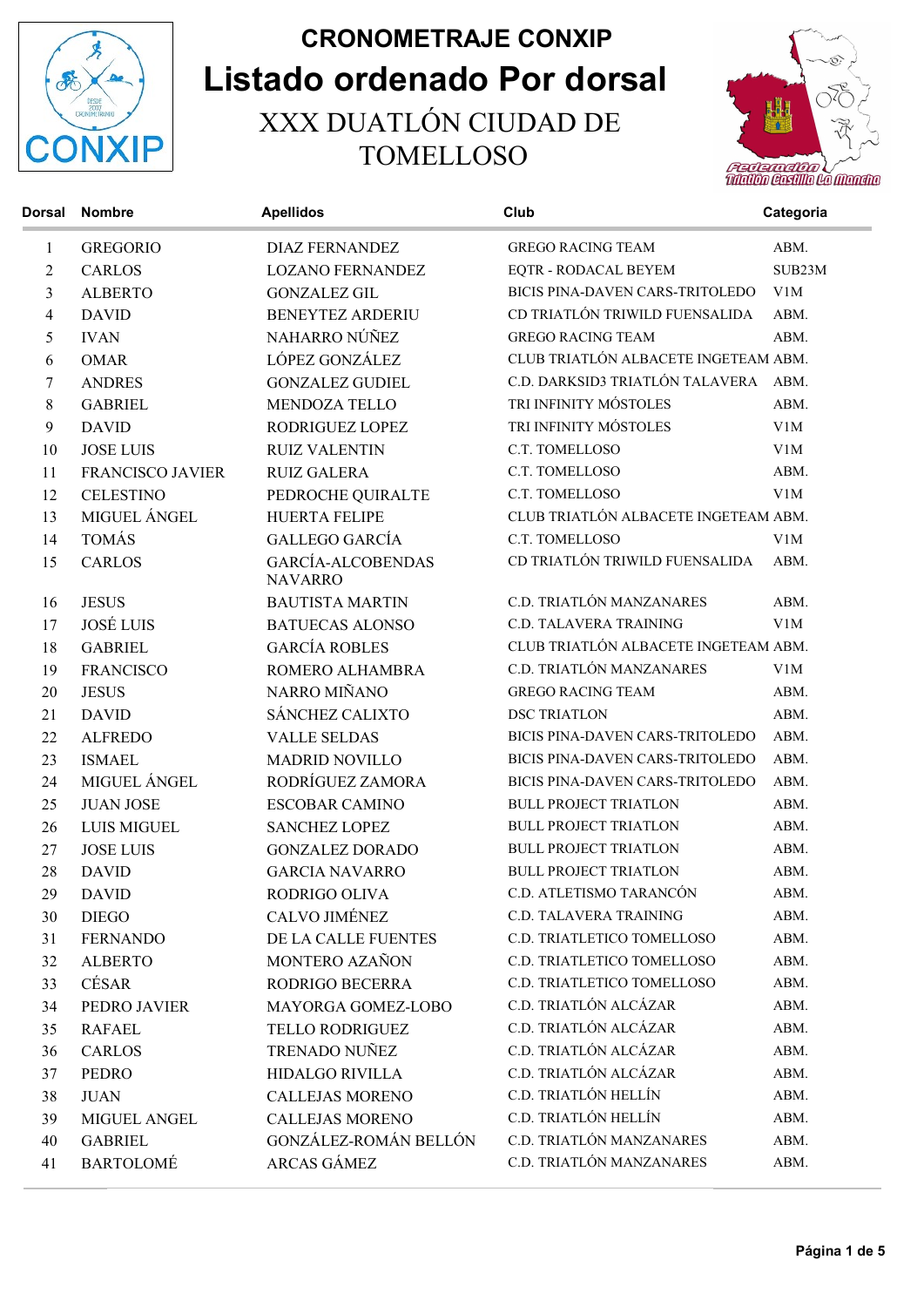| <b>Dorsal</b> | <b>Nombre</b>        | <b>Apellidos</b>               | Club                                 | Categoria |
|---------------|----------------------|--------------------------------|--------------------------------------|-----------|
| 42            | <b>JAVIER</b>        | NIETO-SANDOVAL CABA            | C.D. TRIATLÓN MANZANARES             | ABM.      |
| 43            | <b>ALFONSO</b>       | NIETO-SANDOVAL CABA            | C.D. TRIATLÓN MANZANARES             | ABM.      |
| 44            | <b>JUAN</b>          | NOVILLO RODRIGUEZ              | C.D. TRIATLÓN MANZANARES             | ABM.      |
| 45            | <b>ERIC</b>          | <b>GARIN FLOREZ</b>            | C.T. GUADALAJARA                     | ABM.      |
| 46            | <b>ROBERTO</b>       | <b>LOPEZ CAMPOS</b>            | C.T. GUADALAJARA                     | ABM.      |
| 47            | <b>GUILLERMO</b>     | <b>ATANCE VICENTE</b>          | C.T. GUADALAJARA                     | ABM.      |
| 48            | LUIS                 | <b>JUBERIAS RODRIGUEZ</b>      | C.T. GUADALAJARA                     | ABM.      |
| 49            | <b>JOSE VICENTE</b>  | QUEVEDO NAVARRO                | C.T. TOMELLOSO                       | ABM.      |
| 50            | <b>ÁNGEL</b>         | ARGUMÁNEZ GARCÍA               | C.TRIATLON PITORRA QUINTANAR DE ABM. |           |
| 51            | <b>HERIBERTO</b>     | OJEDA PEREZ                    | CARRASCO ES CICLISMO-MULTIDEPO ABM.  |           |
| 52            | <b>JAVIER</b>        | FERNÁNDEZ FERNÁNDEZ            | CD TRIATLÓN TRIWILD FUENSALIDA       | ABM.      |
| 53            | <b>JORGE</b>         | MARTÍN SÁNCHEZ                 | CD TRIATLÓN TRIWILD FUENSALIDA       | ABM.      |
| 54            | <b>CARLOS</b>        | ÁLVAREZ FÉLIX                  | CD TRIATLÓN TRIWILD FUENSALIDA       | ABM.      |
| 55            | <b>DAVID</b>         | <b>ACEITUNO GIL</b>            | CD TRIATLÓN TRIWILD FUENSALIDA       | ABM.      |
| 56            | <b>JAVIER</b>        | DE LOS REYES CASASOLA          | CD TRIATLÓN TRIWILD FUENSALIDA       | ABM.      |
| 57            | MIGUEL ÁNGEL         | <b>OLMEDO ALONSO</b>           | CLUB NATACIÓN CRIPTANA GIGANTES ABM. |           |
| 58            | <b>JAVIER</b>        | <b>SALCEDO YESTE</b>           | CLUB TRIATLÓN ALBACETE INGETEAM ABM. |           |
| 59            | <b>FERNANDO</b>      | CÓRDOBA PRADOS                 | CLUB TRIATLÓN ALBACETE INGETEAM ABM. |           |
| 60            | <b>SANTIAGO</b>      | PUERTA GARCÍA                  | CLUB TRIATLÓN ALBACETE INGETEAM ABM. |           |
| 61            | <b>JUAN ANTONIO</b>  | <b>JIMÉNEZ CARRIÓN</b>         | CLUB TRIATLÓN ALBACETE INGETEAM ABM. |           |
| 62            | <b>PABLO</b>         | GARCÍA GÓMEZ                   | CLUB TRIATLÓN ALBACETE INGETEAM ABM. |           |
| 63            | <b>GUILLERMO</b>     | LÓPEZ GÓMEZ                    | CLUB TRIATLÓN ALBACETE INGETEAM ABM. |           |
| 64            | <b>JAVIER</b>        | <b>OLAYA CUARTERO</b>          | CLUB TRIATLÓN ALMANSA                | ABM.      |
| 65            | <b>ADRIÁN</b>        | <b>GARZÁS MUÑOZ DE MORALES</b> | <b>CLUB TRIATLON LAS ROZAS</b>       | ABM.      |
| 66            | <b>ALFONSO</b>       | <b>SOTOCA FELIPE</b>           | <b>DSC TRIATLON</b>                  | ABM.      |
| 67            | <b>VICENTE</b>       | VAYÁ VERGARA                   | <b>DSC TRIATLON</b>                  | ABM.      |
| 68            | <b>JOSÉ ANDRÉS</b>   | PARREÑO MARTÍNEZ               | EQTR - RODACAL BEYEM                 | ABM.      |
| 69            | <b>VÍCTOR</b>        | MORCILLO JIMÉNEZ               | EQTR - RODACAL BEYEM                 | ABM.      |
| 70            | <b>JOSE SANTIAGO</b> | VIZCAINO PARREÑO               | <b>EQTR - RODACAL BEYEM</b>          | ABM.      |
| 71            | <b>DAMIÁN</b>        | PALENCIA SAHUQUILLO            | EQTR - RODACAL BEYEM                 | ABM.      |
| 72            | <b>JOSÉ LUIS</b>     | <b>SERRANO ARTESEROS</b>       | EQTR - RODACAL BEYEM                 | ABM.      |
| 73            | JOSÉ                 | <b>BELDAD CAMINERO</b>         | <b>GREGO RACING TEAM</b>             | ABM.      |
| 74            | <b>JESUS</b>         | YEPES JIMENEZ-TAJUELO          | <b>JMC SPORT TEAM</b>                | ABM.      |
| 75            | <b>JESUS</b>         | PALAZUELO ROMERO               | TRIFENIX TOLEDO                      | ABM.      |
| 76            | <b>CARLOS</b>        | RAMÍREZ DE LA CRUZ             | TRIFENIX TOLEDO                      | ABM.      |
| 77            | <b>ULISES</b>        | <b>GONZALEZ DORADO</b>         | TRIFENIX TOLEDO                      | ABM.      |
| 78            | <b>ALBERTO</b>       | CID SANCHEZ-MATEOS             | TRIFENIX TOLEDO                      | ABM.      |
| 79            | <b>JAVIER</b>        | <b>ARANDA RUIZ</b>             | TRIFENIX TOLEDO                      | ABM.      |
| 80            | <b>RAUL</b>          | PERALES RODRIGO                | UNIVERSIDAD DE ALICANTE              | ABM.      |
| 81            | Luis                 | Vela Ramiro                    |                                      | ABM.      |
| 82            | Carlos               | Díaz Ruiz                      |                                      | ABM.      |
| 83            | <b>ISMAEL</b>        | <b>ALMENDROS ARIAS</b>         |                                      | ABM.      |
| 84            | <b>RAUL</b>          | MAZUECOS PALOMINO              |                                      | ABM.      |
| 85            | <b>JUAN ANTONIO</b>  | PATIÑO FERNANDEZ               |                                      | ABM.      |
| 86            | <b>MIGUEL</b>        | VILLAHERMOSA FERNANDEZ         |                                      | ABM.      |
| 87            | José Manuel          | Riquelme García                |                                      | ABM.      |
| 88            | José David           | Espinosa Montejano             |                                      | ABM.      |
| 89            | Javier               | Garcia ranchal                 |                                      | ABM.      |
| 90            | Cristian             | Carretón Ruiz                  |                                      | ABM.      |
| 91            | Álvaro Antonio       | Moya Rodriguez                 |                                      | ABM.      |
|               |                      |                                |                                      |           |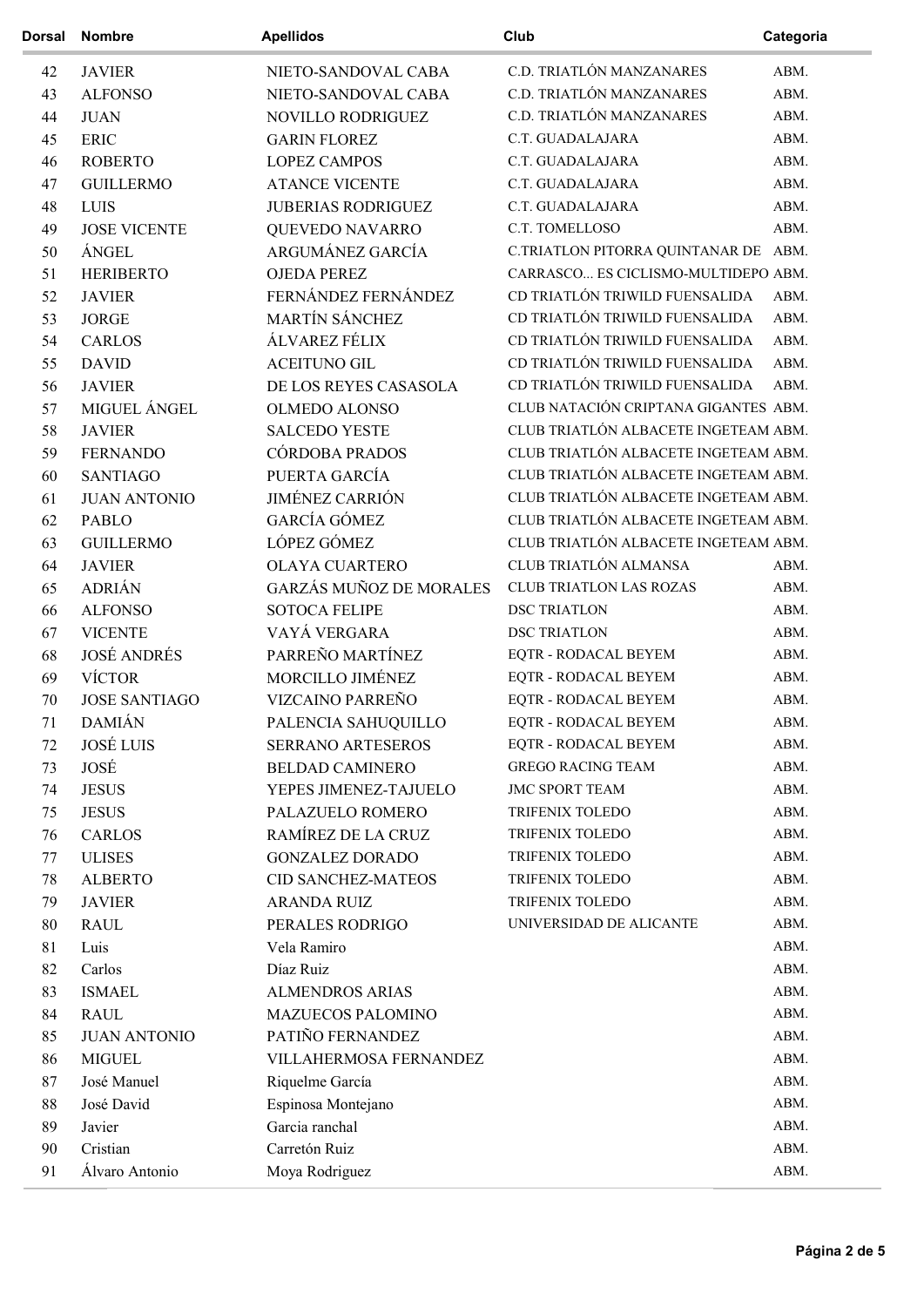| <b>Dorsal</b> | <b>Nombre</b>       | <b>Apellidos</b>        | Club                                   | Categoria        |
|---------------|---------------------|-------------------------|----------------------------------------|------------------|
| 92            | Jorge               | Galán Doler             |                                        | ABM.             |
| 93            | Borja               | Rojo Mimoso             |                                        | ABM.             |
| 94            | javier              | pacheco camacho         |                                        | ABM.             |
| 95            | <b>ISRAEL</b>       | <b>VELA NAVARRO</b>     | BICIS PINA-DAVEN CARS-TRITOLEDO        | $JNM$            |
| 96            | <b>JAVIER</b>       | <b>HAERING HIJON</b>    | C.D. ATLETISMO TARANCÓN                | $JNM$            |
| 97            | <b>HUGO</b>         | CRUZ CEDENA             | C.D. TALAVERA TRAINING                 | <b>JNM</b>       |
| 98            | <b>RAUL</b>         | <b>SANCHEZ LOPEZ</b>    | C.D. TALAVERA TRAINING                 | $JNM$            |
| 99            | FRANCISCO JAVIER    | PELEGRIN MARTINEZ       | CLUB TRIATLÓN ALBACETE INGETEAM JNM    |                  |
| 100           | <b>IVÁN</b>         | <b>LOZANO SALVADOR</b>  | EQTR - RODACAL BEYEM                   | <b>JNM</b>       |
| 101           | <b>ROBERTO</b>      | GÓMEZ DE LA GUÍA        | TRI INFINITY MÓSTOLES                  | <b>JNM</b>       |
| 102           | <b>DANIEL</b>       | <b>SÁNCHEZ MOLINA</b>   | CLUB TRIATLÓN ALBACETE INGETEAM JVM    |                  |
| 103           | <b>PABLO</b>        | HERNÁNDEZ ROMERO        | CLUB TRIATLÓN ALBACETE INGETEAM JVM    |                  |
| 104           | <b>ABRAHAM</b>      | GARCÍA GARCÍA           | CLUB TRIATLÓN ALBACETE INGETEAM JVM    |                  |
| 105           | <b>LUCAS</b>        | <b>SANCHEZ GARRIGOS</b> | CLUB TRIATLÓN ALMANSA                  | <b>JVM</b>       |
| 106           | <b>DAVID</b>        | <b>MIRA VALIENTE</b>    | CLUB TRIATLÓN ALMANSA                  | <b>JVM</b>       |
| 107           | <b>DAVID</b>        | CARRETERO MORENO        | CLUB TRIATLÓN ALMANSA                  | <b>JVM</b>       |
| 108           | <b>JAVIER</b>       | <b>GARCÍA MARTÍNEZ</b>  | EQTR - RODACAL BEYEM                   | <b>JVM</b>       |
| 109           | <b>ISMAEL</b>       | <b>GARCÍA MÁRQUEZ</b>   | BICIS PINA-DAVEN CARS-TRITOLEDO        | SUB23M           |
| 110           | <b>ISRAEL</b>       | <b>GOMEZ VIDUEIRA</b>   | C.D. TALAVERA TRAINING                 | SUB23M           |
| 111           | <b>ABRAHAM</b>      | SERRANO CARRASCO        | <b>C.D.T RESISTENTIA T3</b>            | SUB23M           |
| 112           | <b>JOSÉ MARÍA</b>   | GONZÁLEZ ORDÓÑEZ        | C.T. TRISCHOOL CUENCA                  | SUB23M           |
| 113           | <b>MANUEL</b>       | <b>GARCÍA PODIO</b>     | CLUB TRIATLÓN ALBACETE INGETEAM SUB23M |                  |
| 114           | <b>REYES</b>        | <b>BENITEZ DIAZ</b>     | CLUB TRIATLÓN ALBACETE INGETEAM SUB23M |                  |
| 115           | <b>JOSE MANUEL</b>  | PARDO MARIN             | CLUB TRIATLÓN ALBACETE INGETEAM SUB23M |                  |
| 116           | <b>FELIX</b>        | EXOJO SANCHEZ-CRUZADO   | BICIS PINA-DAVEN CARS-TRITOLEDO        | V1M              |
| 117           | <b>ANGEL</b>        | HERENCIA CARRAMOLINO    | BICIS PINA-DAVEN CARS-TRITOLEDO        | V1M              |
| 118           | <b>DIEGO</b>        | RODRIGUEZ ALVAREZ       | BICIS PINA-DAVEN CARS-TRITOLEDO        | V1M              |
| 119           | <b>FRANCISCO</b>    | <b>RAMOS GOMEZ</b>      | <b>BULL PROJECT TRIATLON</b>           | V1M              |
| 120           | <b>RAUL</b>         | <b>GARCIA MARTINEZ</b>  | C.D. ATLETISMO TARANCÓN                | V1M              |
| 121           | LUIS                | CALONGE MORILLAS        | C.D. ATLETISMO TARANCÓN                | V1M              |
| 122           | <b>JOSE JULIAN</b>  | <b>MENA MONTOYA</b>     | C.D. ATLETISMO TARANCÓN                | V1M              |
| 123           | <b>ALEJANDRO</b>    | ALBA ÁLVAREZ            | C.D. TALAVERA TRAINING                 | V1M              |
| 124           | <b>CARLOS</b>       | LÓPEZ MIGUEL            | C.D. TALAVERA TRAINING                 | V1M              |
| 125           | <b>IVAN</b>         | <b>GARCIA SARRO</b>     | C.D. TALAVERA TRAINING                 | V1M              |
| 126           | <b>JUAN CARLOS</b>  | ROJAS SÁNCHEZ           | C.D. TECNOPLAGAS TRISONSECA            | V1M              |
| 127           | <b>VICTORIANO</b>   | <b>CEREZO PERALES</b>   | C.D. TRIATLETICO TOMELLOSO             | V <sub>1</sub> M |
| 128           | <b>JESÚS</b>        | HUERTAS OLMEDO          | C.D. TRIATLETICO TOMELLOSO             | V1M              |
| 129           | <b>JOSE EUGENIO</b> | ORTIZ MUÑOZ             | C.D. TRIATLETICO TOMELLOSO             | V1M              |
| 130           | PABLO               | RODRIGO CARMONA         | C.D. TRIATLETICO TOMELLOSO             | V1M              |
| 131           | <b>GODOFREDO</b>    | <b>SEVILLA CASERO</b>   | C.D. TRIATLETICO TOMELLOSO             | V1M              |
| 132           | LUIS                | ORTIZ SÁNCHEZ           | C.D. TRIATLÓN ALCÁZAR                  | V1M              |
| 133           | <b>JAVIER</b>       | <b>CARRILLO BAENA</b>   | C.D. TRIATLÓN ALCÁZAR                  | V1M              |
| 134           | <b>EVELIO</b>       | ROCHE GARCIA            | C.D. TRIATLÓN HELLÍN                   | V1M              |
| 135           | <b>OSCAR</b>        | <b>SANCHEZ GALLEGO</b>  | C.D. TRIATLÓN HELLÍN                   | V1M              |
| 136           | <b>DAVID</b>        | <b>JIMÉNEZ MUÑOZ</b>    | C.D. TRIATLÓN MANZANARES               | V1M              |
| 137           | <b>LUIS MIGUEL</b>  | <b>CABA PATÓN</b>       | C.D. TRIATLÓN MANZANARES               | V1M              |
| 138           | <b>CRISTINO</b>     | NAVAS JIMENEZ           | C.D. TRIATLÓN MANZANARES               | V1M              |
| 139           | <b>JUAN</b>         | NIETO GUERRERO          | C.D. TRIATLÓN MANZANARES               | V1M              |
| 140           | <b>ALFONSO</b>      | NOBLEJAS CARRIÓN        | C.D. TRIATLÓN MANZANARES               | V1M              |
| 141           | <b>JOSE MARIA</b>   | <b>MARTINEZ LEON</b>    | C.D. TRIATLÓN MANZANARES               | V1M              |
|               |                     |                         |                                        |                  |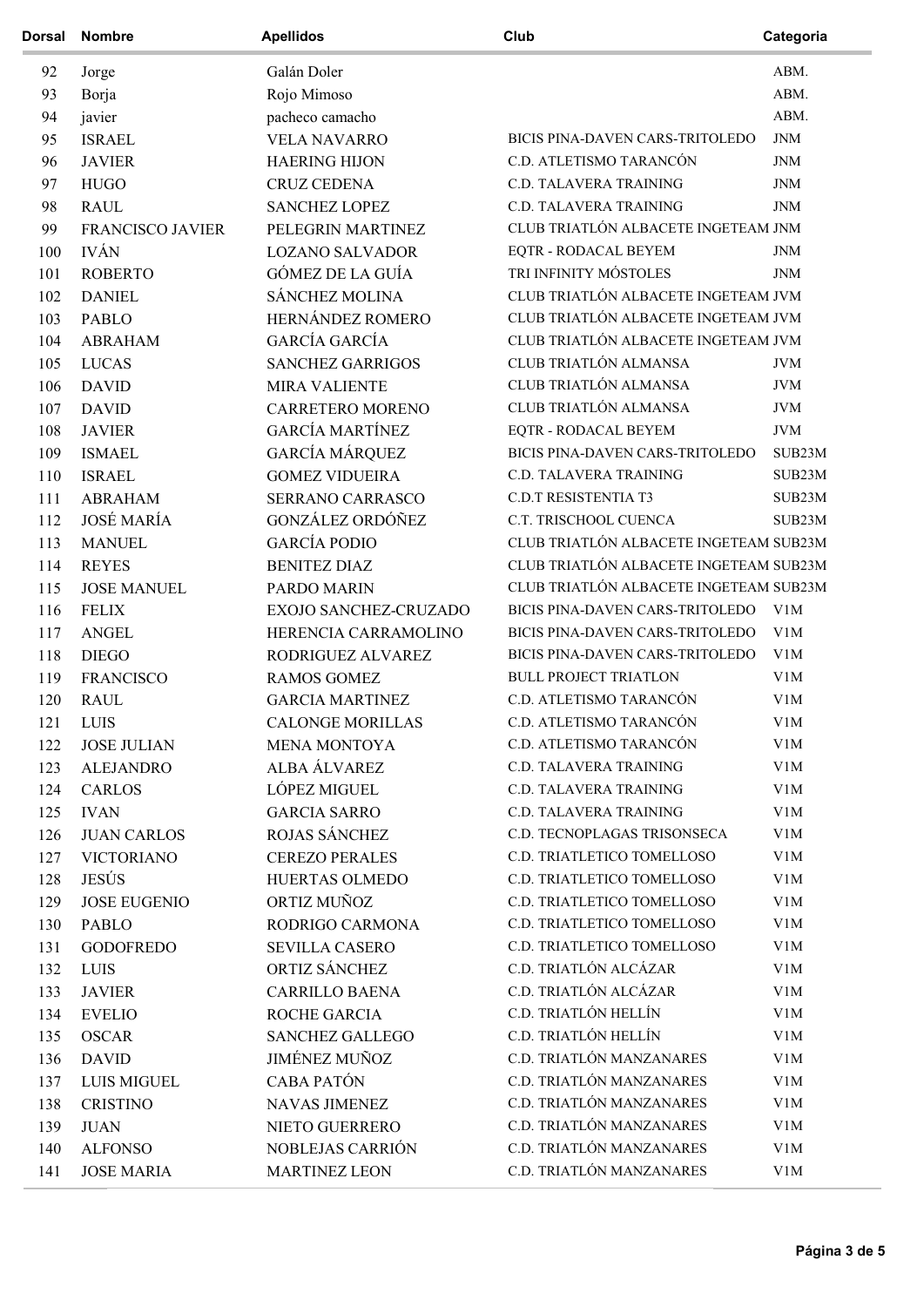| <b>Dorsal</b> | <b>Nombre</b>                   | <b>Apellidos</b>                            | Club                                | Categoria |
|---------------|---------------------------------|---------------------------------------------|-------------------------------------|-----------|
| 142           | MIGUEL ÁNGEL                    | TAVIRO GONZÁLEZ-NICOLÁS                     | C.D. TRIATLÓN MANZANARES            | V1M       |
| 143           | <b>CARLOS</b>                   | <b>RUIZ CARRASCO</b>                        | C.T. TOMELLOSO                      | V1M       |
| 144           | <b>JESÚS</b>                    | <b>JIMÉNEZ MENDOZA</b>                      | C.TRIATLON PITORRA QUINTANAR DE V1M |           |
| 145           | <b>ANDRÉS</b>                   | ROMERO ORTIZ                                | C.TRIATLON PITORRA QUINTANAR DE V1M |           |
| 146           | <b>MIGUEL</b>                   | <b>LOSADA MARTINEZ</b>                      | CD TRIATLÓN TRIWILD FUENSALIDA      | V1M       |
| 147           | <b>SANTIAGO</b>                 | SÁNCHEZ-ESCALONILLA<br><b>PADILLA</b>       | CD TRIATLÓN TRIWILD FUENSALIDA      | V1M       |
| 148           | <b>ANTONIO</b>                  | <b>CAMPOS MONTAÑES</b>                      | <b>CLUB TRIATLON 401</b>            | V1M       |
| 149           | <b>JOSÉ ÁNGEL</b>               | <b>GARCÍA SERRANO</b>                       | CLUB TRIATLÓN ALBACETE INGETEAM V1M |           |
| 150           | <b>FRANCISCO JAVIER</b>         | VILLANUEVA GUTIÉRREZ                        | <b>DSC TRIATLON</b>                 | V1M       |
| 151           | <b>JUAN ANGEL</b>               | <b>JIMENEZ PICAZO</b>                       | <b>DSC TRIATLON</b>                 | V1M       |
| 152           | <b>JOSE MARIA</b>               | <b>CRUZ PRIOR</b>                           | <b>DSC TRIATLON</b>                 | V1M       |
| 153           | <b>DANIEL</b>                   | MÍNGUEZ PÉREZ                               | <b>DSC TRIATLON</b>                 | V1M       |
| 154           | <b>JAVIER</b>                   | <b>CERRILLO MARTINEZ</b>                    | EQTR - RODACAL BEYEM                | V1M       |
| 155           | <b>SANTIAGO</b>                 | CANO JUÁREZ                                 | <b>GREGO RACING TEAM</b>            | V1M       |
| 156           | <b>GUILLERMO</b>                | <b>ALCÁZAR BARBA</b>                        | <b>GREGO RACING TEAM</b>            | V1M       |
| 157           | <b>JESUS FRANCISCO</b>          | <b>ROMERO TEJADO</b>                        | TRIFENIX TOLEDO                     | V1M       |
| 158           | <b>FELIX</b>                    | SALCEDO GARCIA-CALVO                        | TRIFENIX TOLEDO                     | V1M       |
| 159           | <b>EDUARDO</b>                  | HERNÁNDEZ GUZMÁN                            | TRIFENIX TOLEDO                     | V1M       |
| 160           | Héctor Julián                   | Plaza Buedo                                 |                                     | V1M       |
| 161           | José Antonio                    | Gonzalez perona                             |                                     | V1M       |
| 162           | Jose Vicente                    | Espinosa Acedo                              |                                     | V1M       |
| 163           | <b>CESAR</b>                    | HUERTAS LIZCANO                             |                                     | V1M       |
| 164           | José Luis                       | Atienza Martínez                            |                                     | V1M       |
| 165           | Antonio                         | Paraíso González                            |                                     | V1M       |
| 166           | Rafael                          | <b>Bustos Rodrigo</b>                       |                                     | V1M       |
| 167           | Francisco Javier                | Manzanares Beamud                           |                                     | V1M       |
| 168           | <b>JOSÉ LUIS</b>                | MAGÁN SOTOMAYOR                             | <b>BULL PROJECT TRIATLON</b>        | V2M       |
| 169           | <b>SALVADOR</b>                 | HAERING GONZALEZ                            | C.D. ATLETISMO TARANCÓN             | V2M       |
| 170           | <b>JOSE CARLOS</b>              | <b>GUDIEL MACHIN</b>                        | C.D. DARKSID3 TRIATLÓN TALAVERA     | V2M       |
| 171           | <b>GERMÁN</b>                   | DEL PINO BARROSO                            | C.D. DARKSID3 TRIATLÓN TALAVERA     | V2M       |
| 172           | LUIS FERNANDO                   | <b>FLORES MARTIN</b>                        | C.D. TALAVERA TRAINING              | V2M       |
| 173           | <b>JOSÉ CARLOS</b>              | CRUZ GÓMEZ                                  | C.D. TALAVERA TRAINING              | V2M       |
| 174           | <b>JOSE LUIS</b>                | <b>CANO BODAS</b>                           | C.D. TALAVERA TRAINING              | V2M       |
| 175           | <b>FERNANDO</b>                 | <b>VICENTE MAYO</b>                         | C.D. TALAVERA TRAINING              | V2M       |
| 176           | <b>JOSE ANGEL</b>               | <b>BENITO GIL</b>                           | C.D. TRIATLETICO TOMELLOSO          | V2M       |
| 177           | <b>ENRIQUE</b>                  | MARTINEZ MARTINEZ                           | C.D. TRIATLETICO TOMELLOSO          | V2M       |
| 178           | <b>JOSE MARIA</b>               | <b>SERNA CEPEDA</b>                         | C.D. TRIATLETICO TOMELLOSO          | V2M       |
| 179           | <b>MANUEL</b>                   | DIAZ-PLAZA LAFUENTE                         | C.D. TRIATLÓN ALCÁZAR               | V2M       |
| 180           | JOSE                            | MUÑOZ ASENSIO                               | C.D. TRIATLÓN MANZANARES            | V2M       |
| 181           | <b>ALBERTO</b>                  | <b>ALDA RODRIGUEZ</b>                       | C.T. GUADALAJARA                    | V2M       |
| 182           | <b>RAFAEL</b>                   | TÉBAR GARCÍA                                | CLUB TRIATLÓN ALBACETE INGETEAM V2M |           |
|               |                                 |                                             | CLUB TRIATLÓN ALBACETE INGETEAM V2M |           |
| 183<br>184    | PEDRO DAVID<br>FRANCISCO OVIDIO | <b>VALVERDE LEIVA</b><br><b>GARCÍA RÍOS</b> | CLUB TRIATLÓN ALBACETE INGETEAM V2M |           |
|               |                                 |                                             |                                     |           |
| 185           | <b>JOSE LUIS</b>                | MUÑOZ CUEVAS                                | <b>DSC TRIATLON</b>                 | V2M       |
| 186           | <b>ALFONSO</b>                  | <b>CUESTA CEBRIAN</b>                       | <b>GREGO RACING TEAM</b>            | V2M       |
| 187           | <b>FERMIN</b>                   | <b>MARTIN TORREJON</b>                      | TRIFENIX TOLEDO                     | V2M       |
| 188           | Pedro Jose                      | Panadero Alberca                            |                                     | V2M       |
| 189           | <b>VICENTE</b>                  | LEBRÓN PATÓN                                | C.D. TRIATLÓN MANZANARES            | V3M       |
| 190           | <b>JOSE MARIA</b>               | <b>JIMENEZ NAVARRO</b>                      | C.T. TOMELLOSO                      | V3M       |